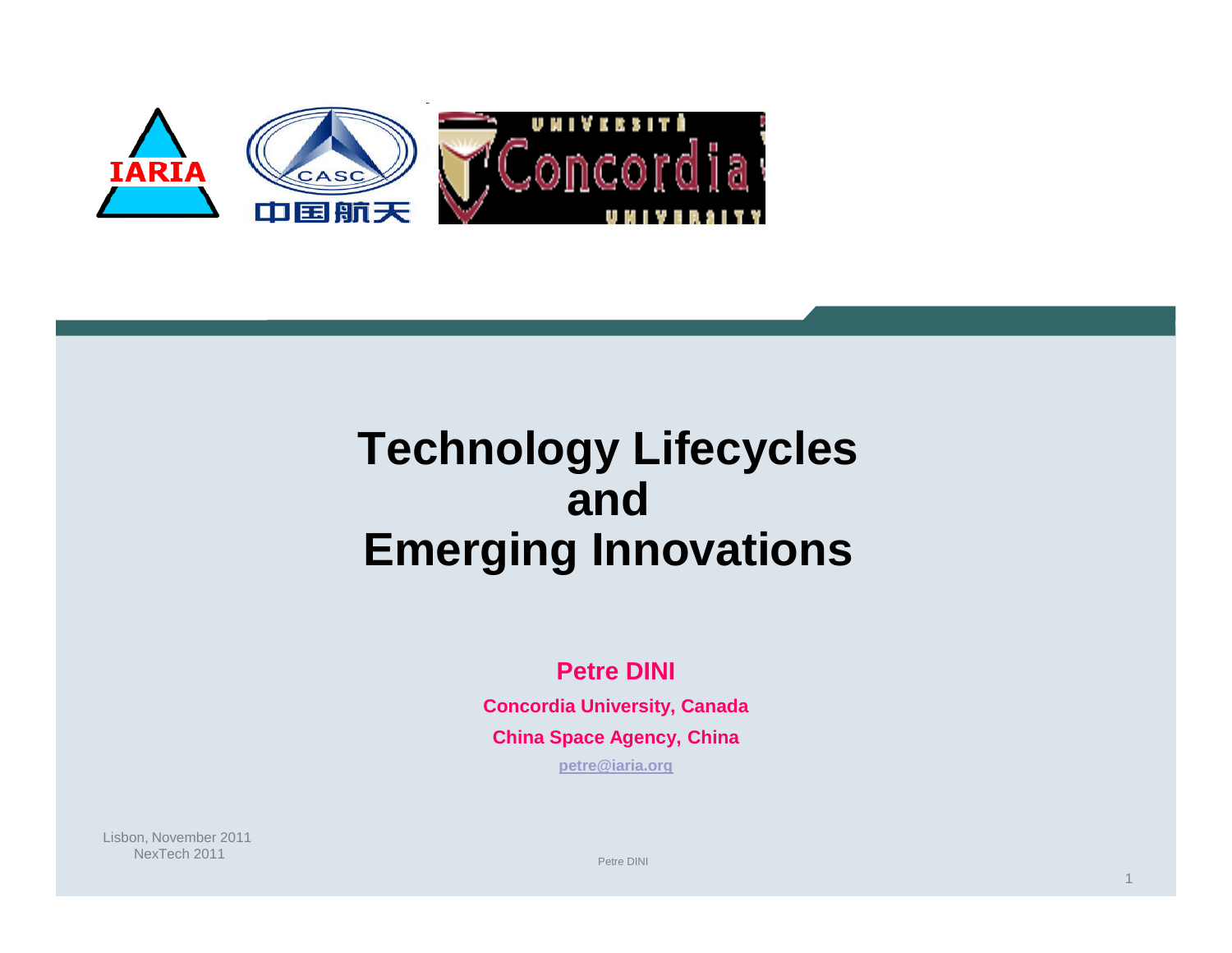# **The Road Ahead**

**Positioning case study (autonomic computing!)**

**Revitalizing old technologies**

**Technology barriers**

**Trends**

**Technology Lifecycles**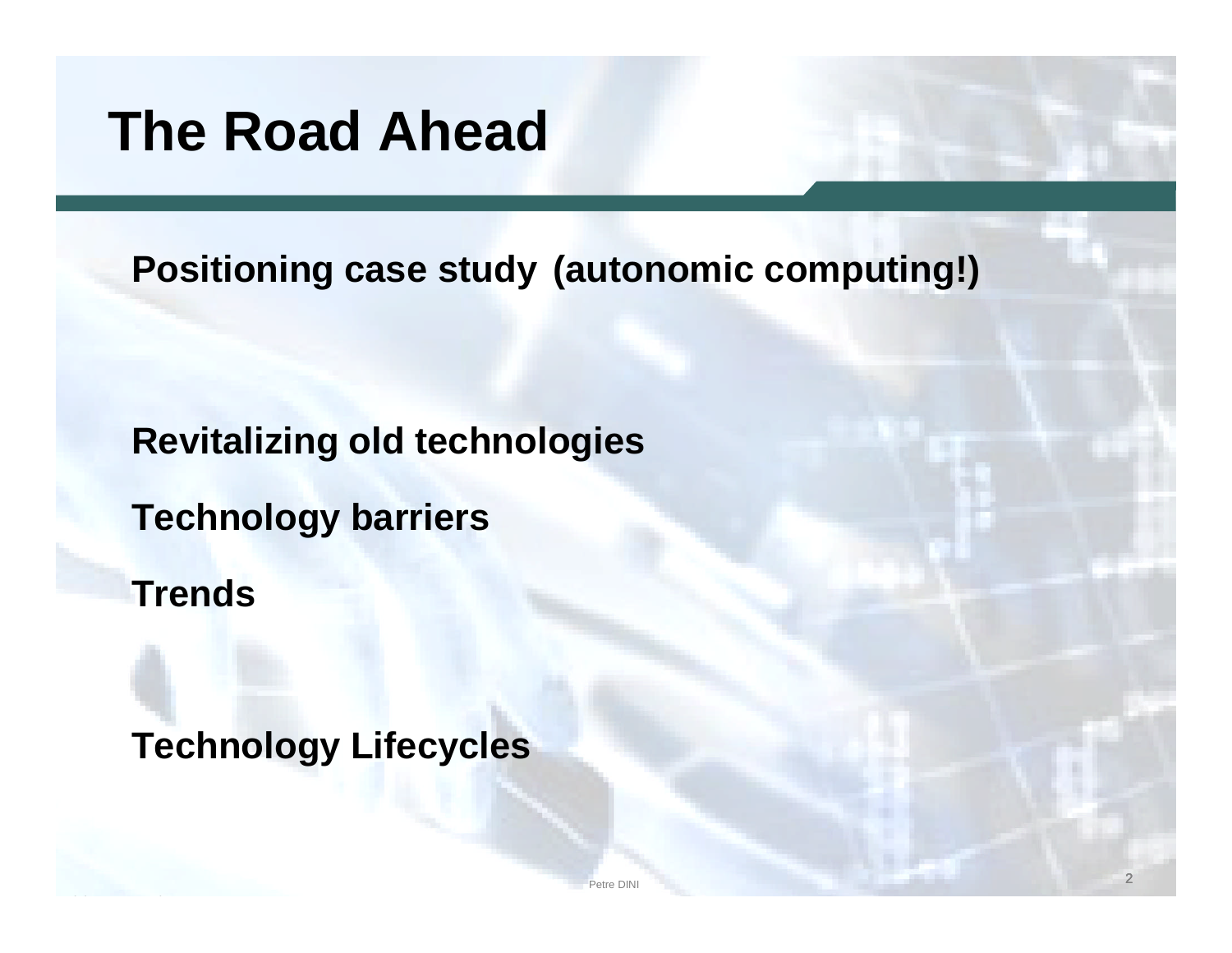# **Autonomic computing**

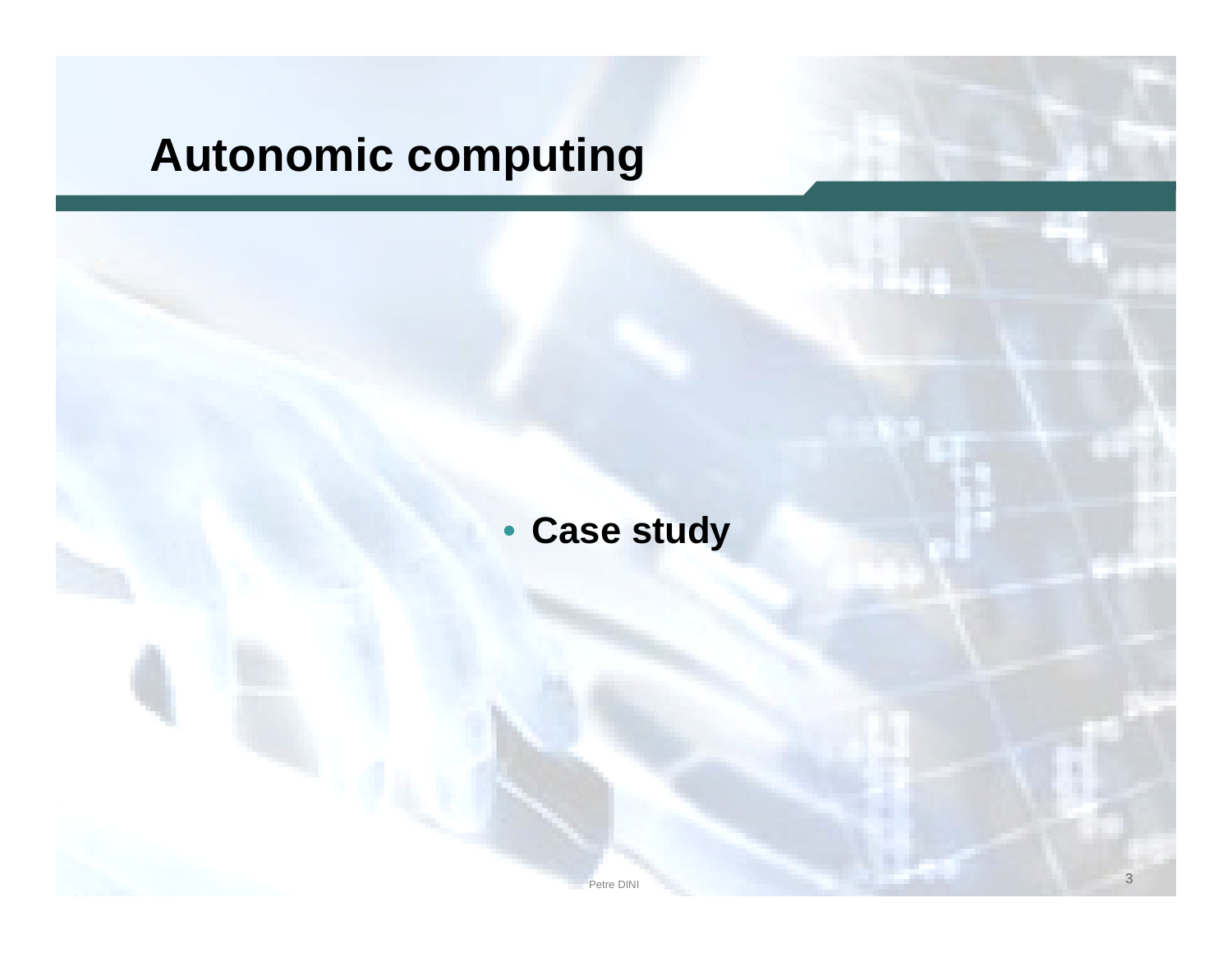## **Autonomic Computing**



**(a) Typical management control loop (b) Closed management control loop in autonomous network**

Petre DINI **4**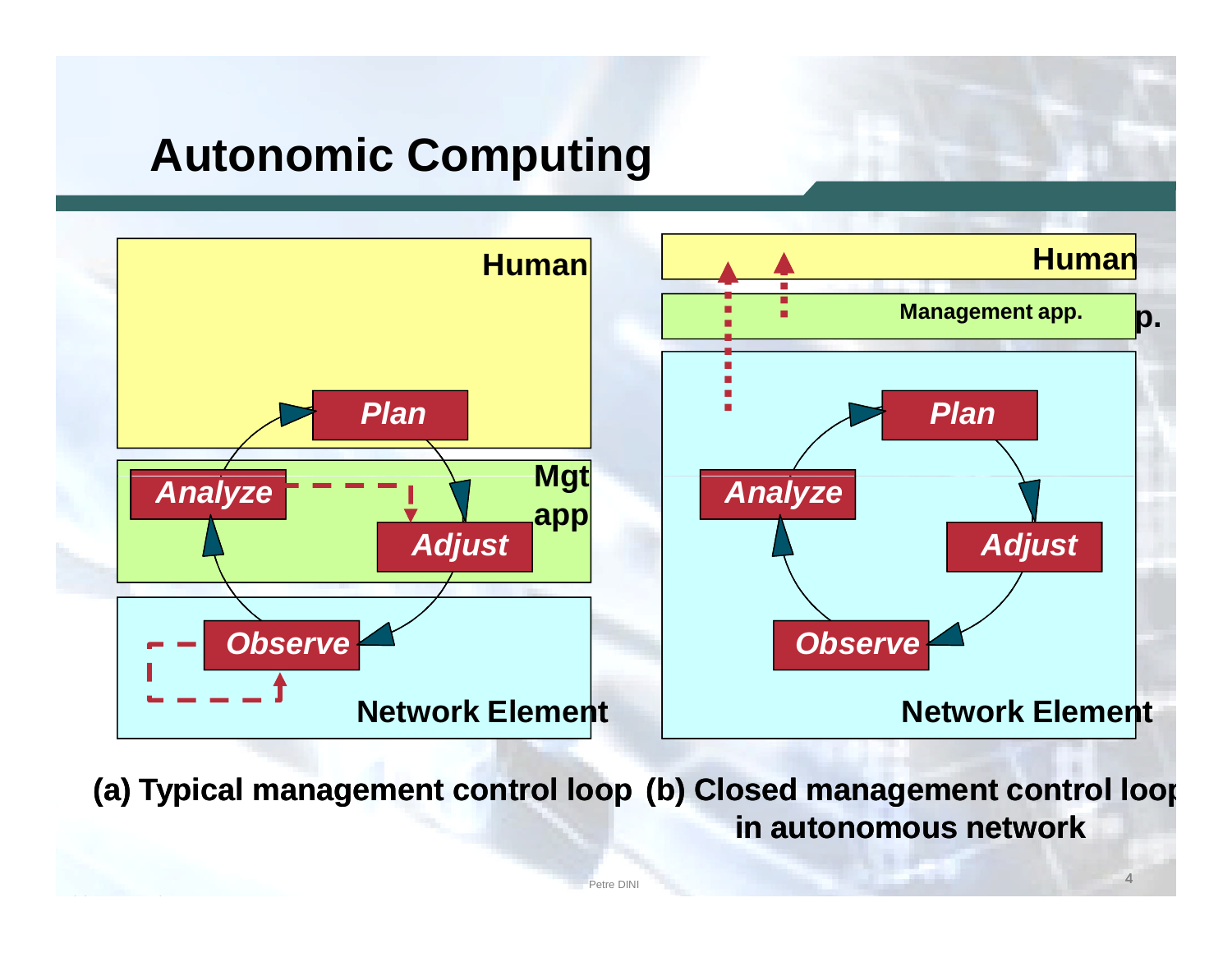## **Syslog Message "Body" Format in the IOS**

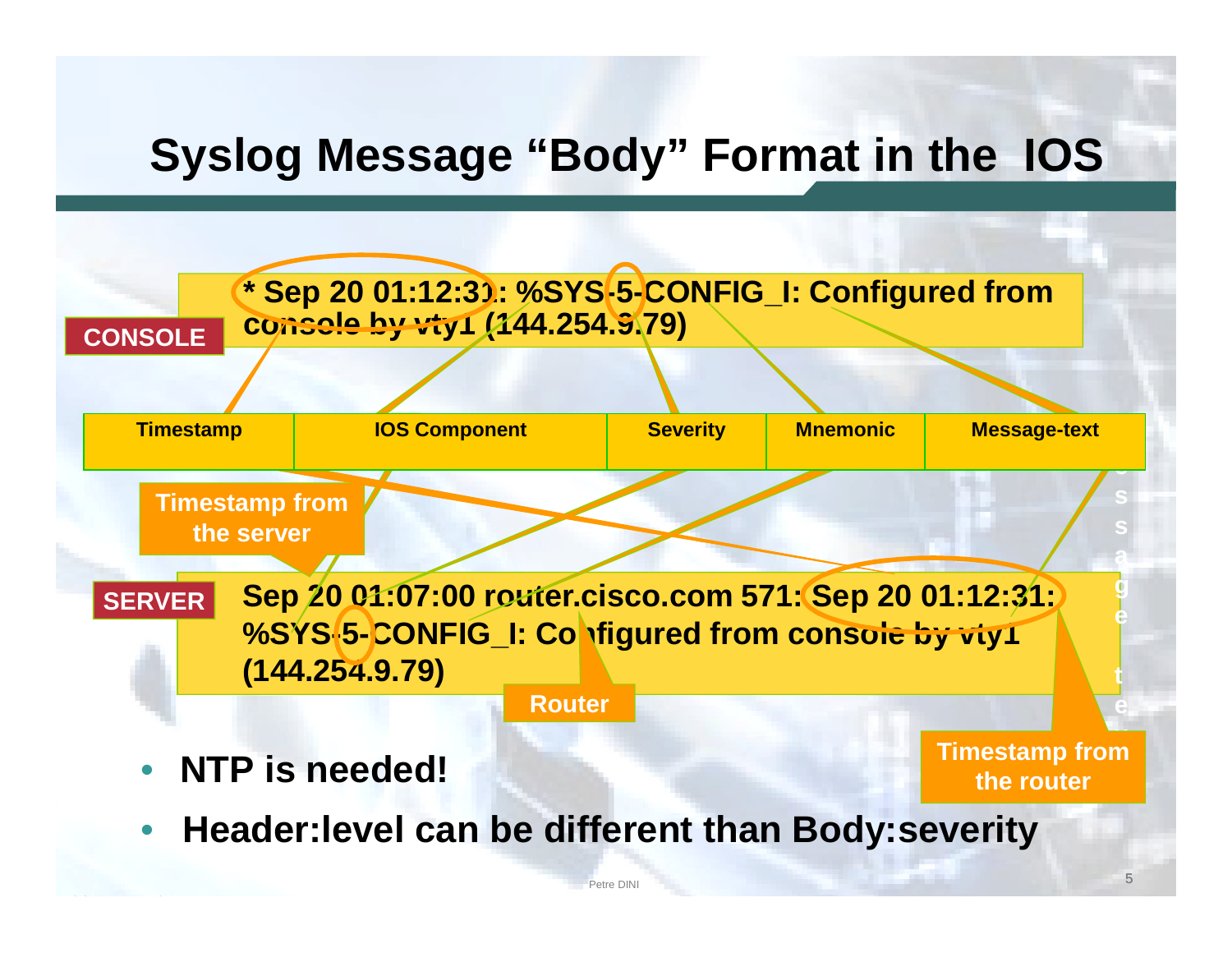# **Semantic Issues**

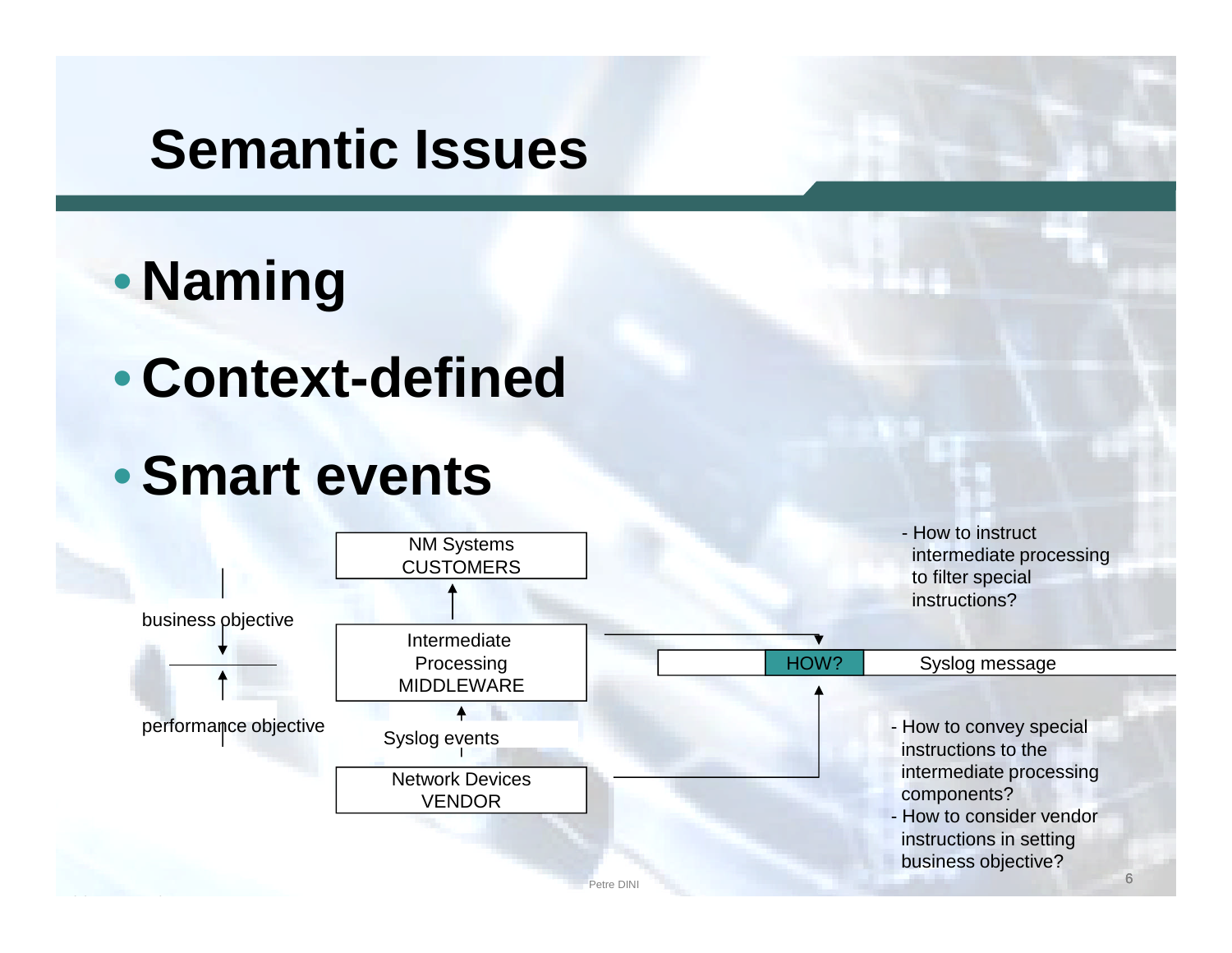### **Revitalizing old technologies**

• **Human ear recognition (biometrics)**

• **Tape storage (vs. online digital)**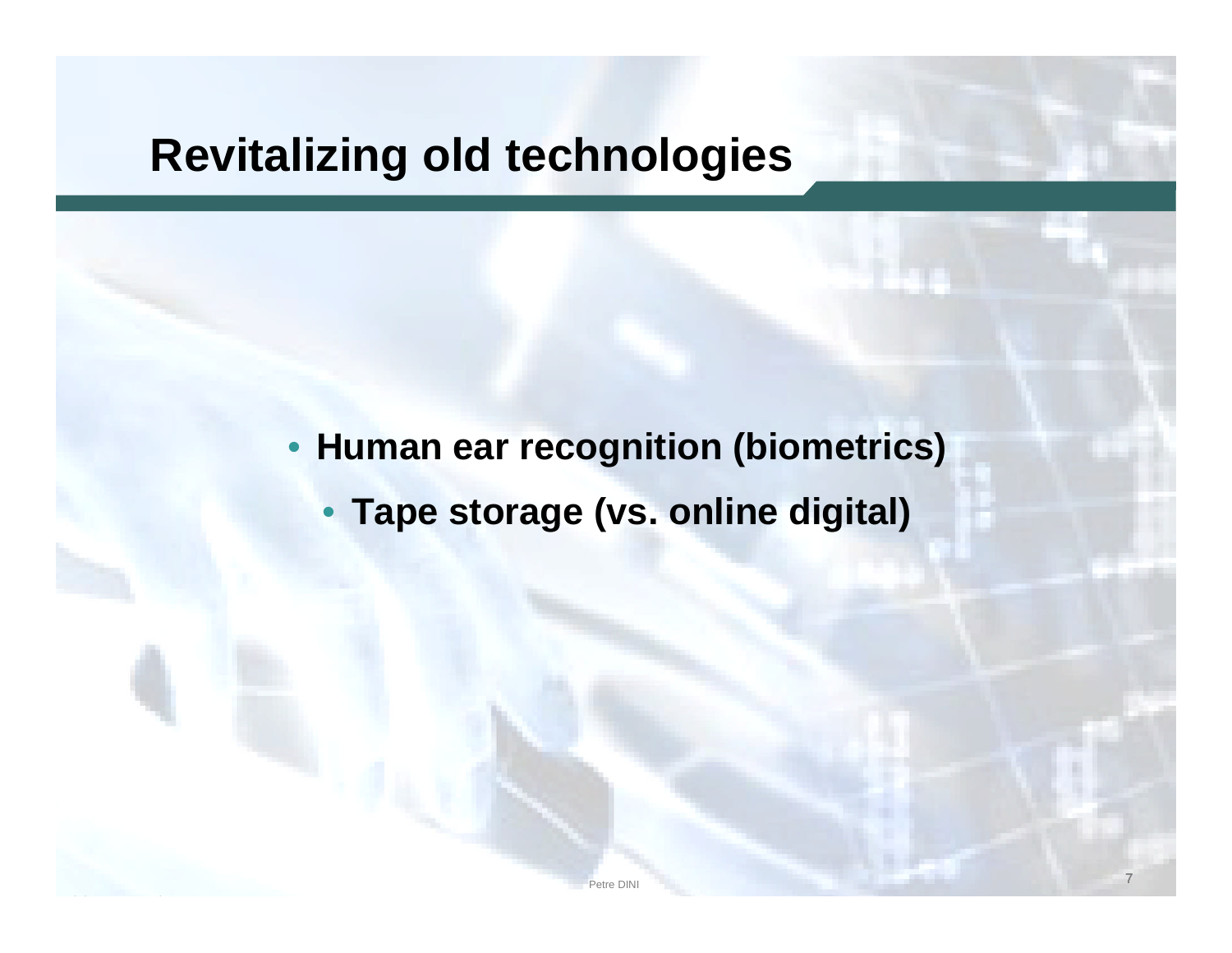### **Ear Biometrics**



**http://www.cse.msu.edu/~cse891/Sect601/textbook/13.pdf**

**1880: Alphonse Bettillon, Police, France: anthropometry (all body parts)**

**1906: R. Imhofer, Physician, Check Republic, 500 ears-> four features**

**1960: C. Fields et al.: 206 sets of ears of newborn babies**

**1948-1962: Alfred Iannarelli, 12,000 individuals, 12 different geometric measurements of the ear based on crus and helix (1964)**

**2D + 3D (richer than 2D)**

**(Computer, November 2011, p. 79)**

etre DINI and the contract of the contract of the contract of the contract of the contract of the contract of the contract of the contract of the contract of the contract of the contract of the contract of the contract of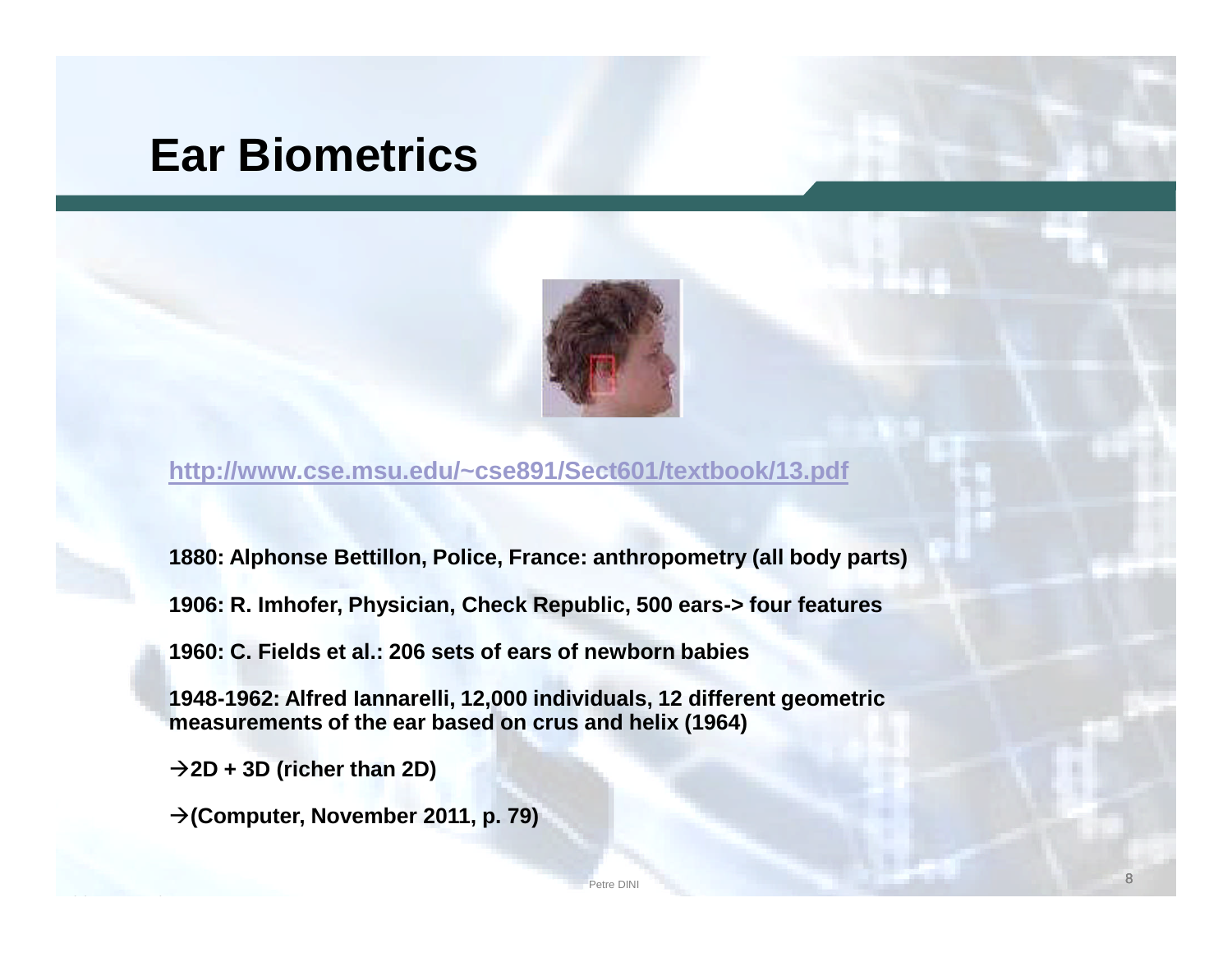## **Tape storage (vs. online digital)**

- **Storage strategies**
- **Long-term storage**
- **Offsite storage**
- **Regular backups**

#### • **Case study**

- **Google: lost Gmail information in the Spring of 2011 ! Multiple copies of data in data centers; software bugs affected them, all ! Tapes are offline; no software bugs**
- **? Anything that si dick-base and based on replication, including cloud-based storage, requires that the data be transferred to another disk.**

etre DINI and the state of the state of the state of the state of the state of the state of the state of the state of the state of the state of the state of the state of the state of the state of the state of the state of

• **PC, October 2011, vol. 9, Iss. 10, pctoday.com**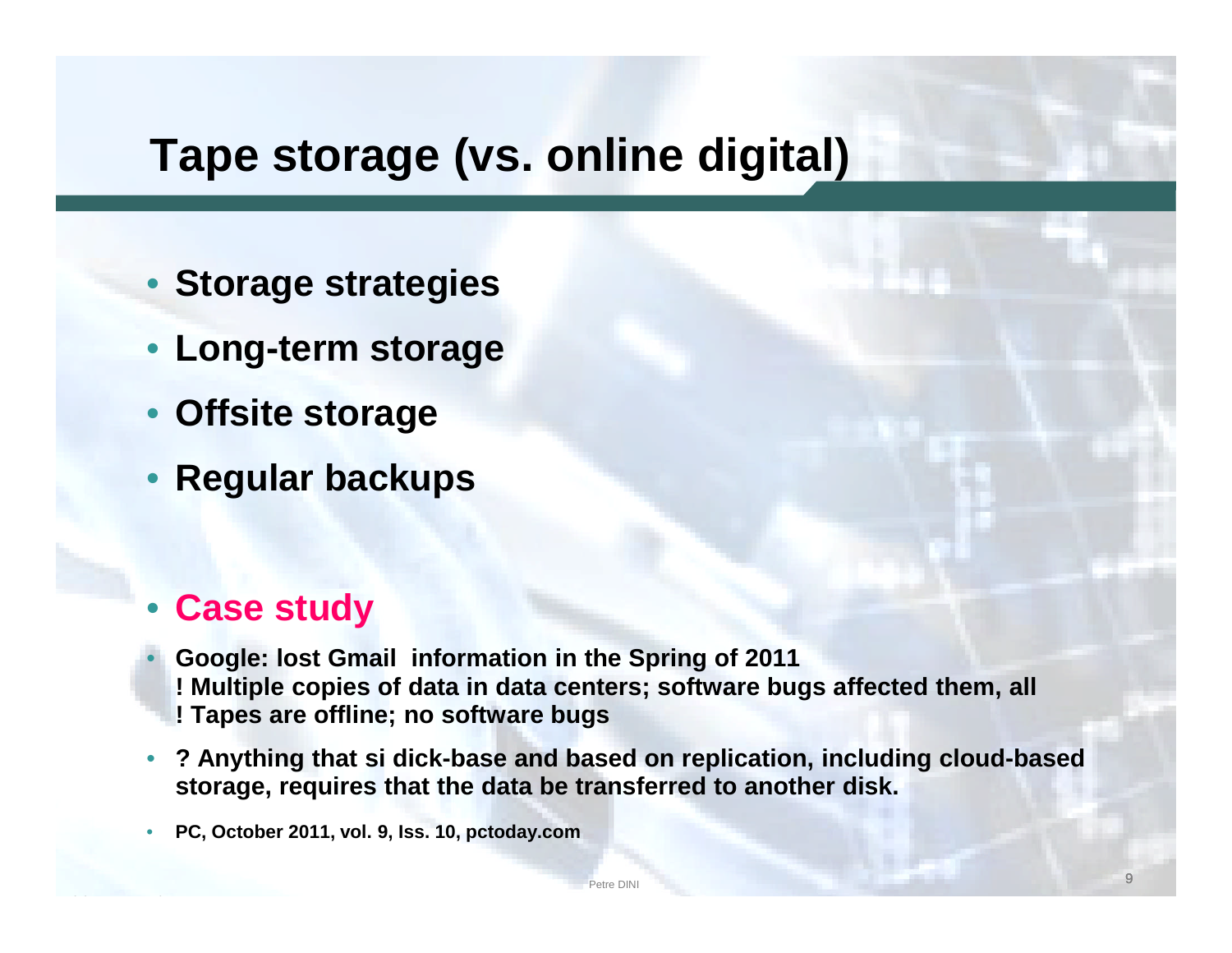## **Technology barriers**

#### • **Nanoscale limits**

• **Computation resources**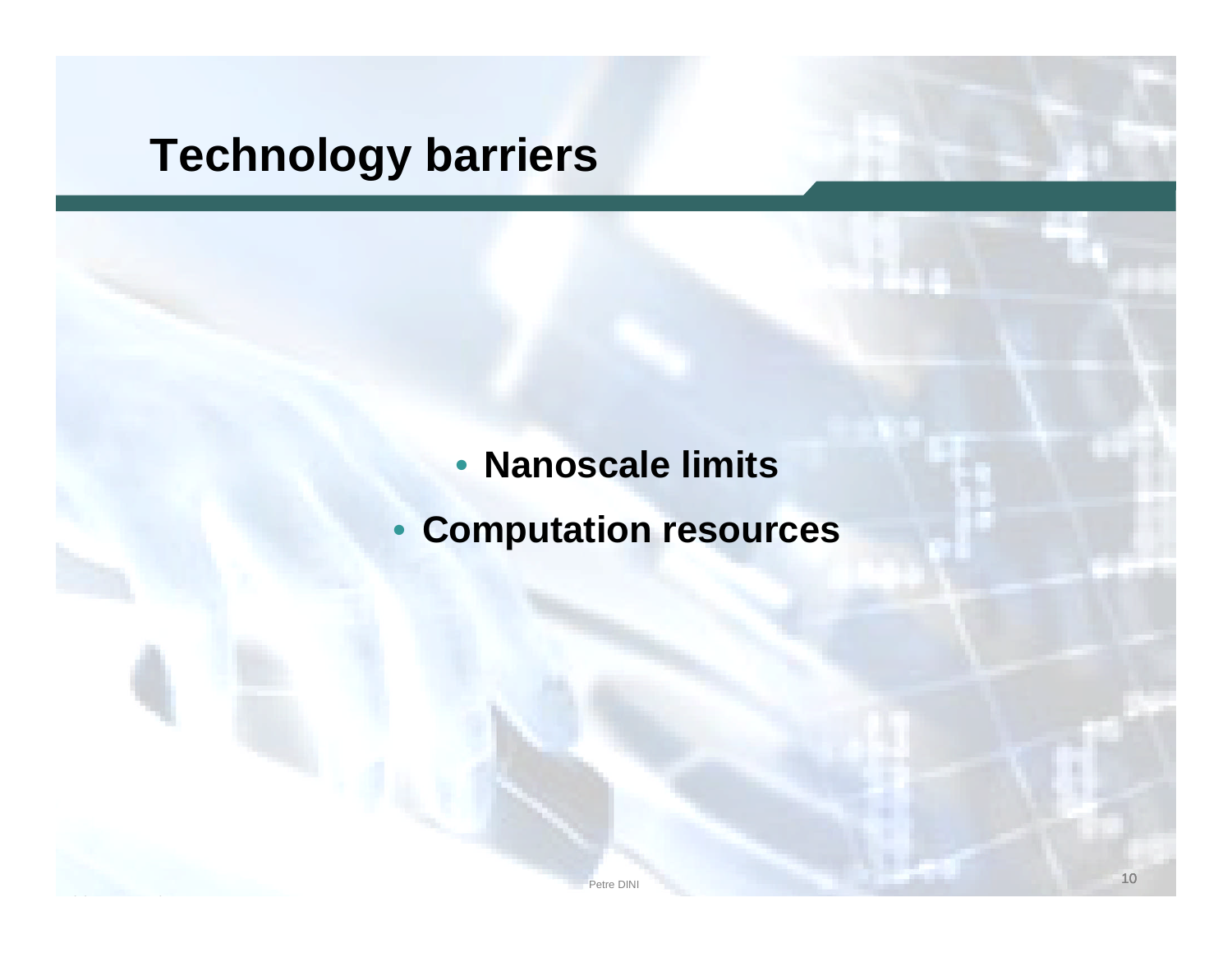### **Nanoscale limits**

#### • **Nanotechnology**



**from: Nanonetworks: A New Frontier in Communications by Ian F. Akyildiz, Josep Miquel Jornet, and Massimiliano Peirobon Communications of the ACM, 11/2011, Vol. 54, no. 11, p. 84**

Petre DINI Petre DINI Petre DINI PERSONAL PROPERTY AND THE UNIVERSE OF THE UNIVERSE OF THE UNIVERSE OF THE UNIVERSE OF THE UNIVERSE OF THE UNIVERSE OF THE UNIVERSE OF THE UNIVERSE OF THE UNIVERSE OF THE UNIVERSE OF THE UNI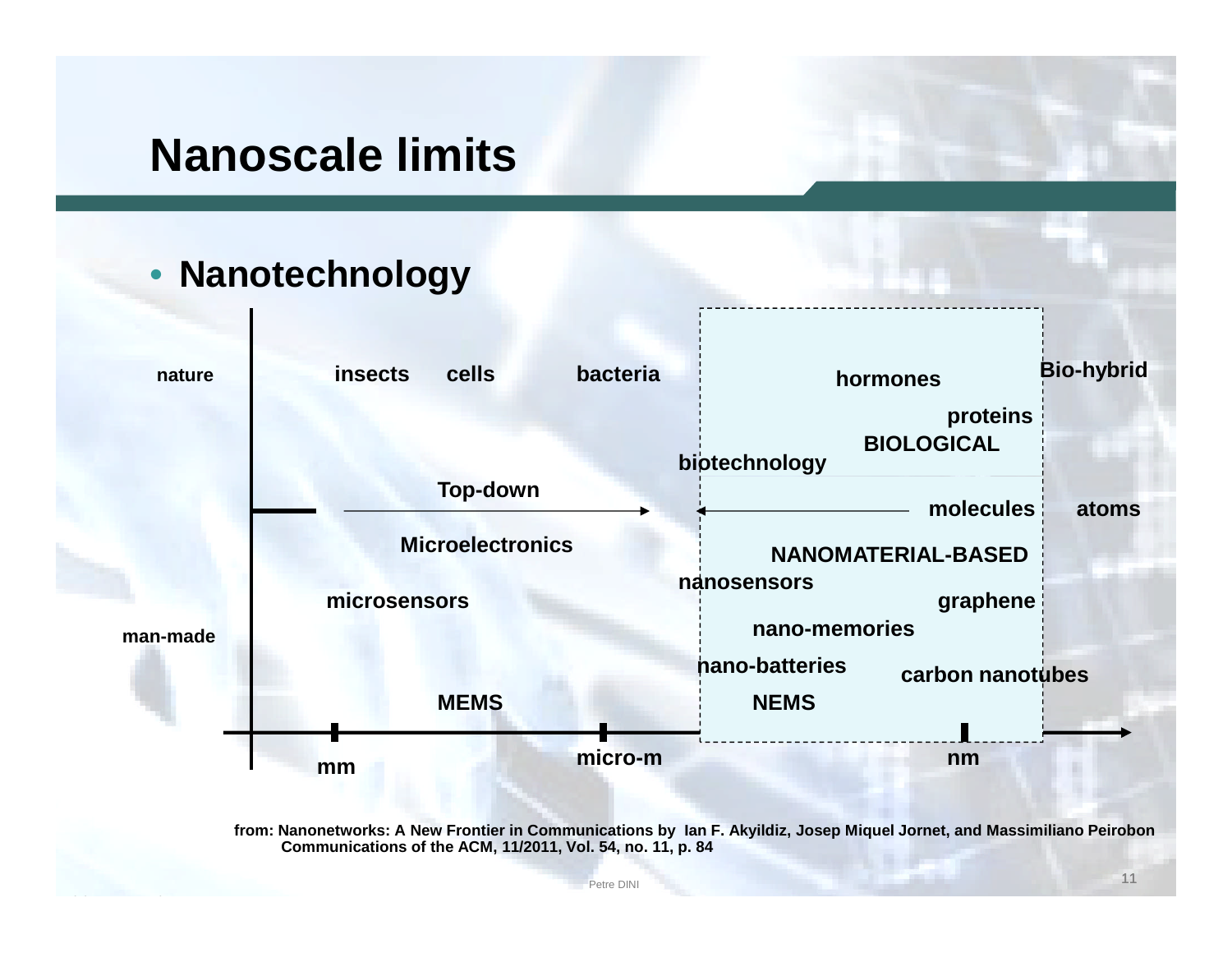### **Computation resources**

- **Chaotic Planet**
- **Extreme-weather prediction: new weather models + modeling technologies**
- **Currently: Central prediction models**
- **Tendency: Ensembles of (slightly different) models**
- **Quotes: Steve Koch**
- **NOAA: "We don't have one gigantic model that solves all the problems"**
- **"Getting to the point where s are able to produce 60-minute warnings for extreme weather will be a major undertaking that require enough computing power to run fine-scale ensemble models at an operational level"**

**from: Modeling Chaotic Storms, by Kirk Kroeker Communications of the ACM, 11/2011, Vol. 54, no. 11, p. 14**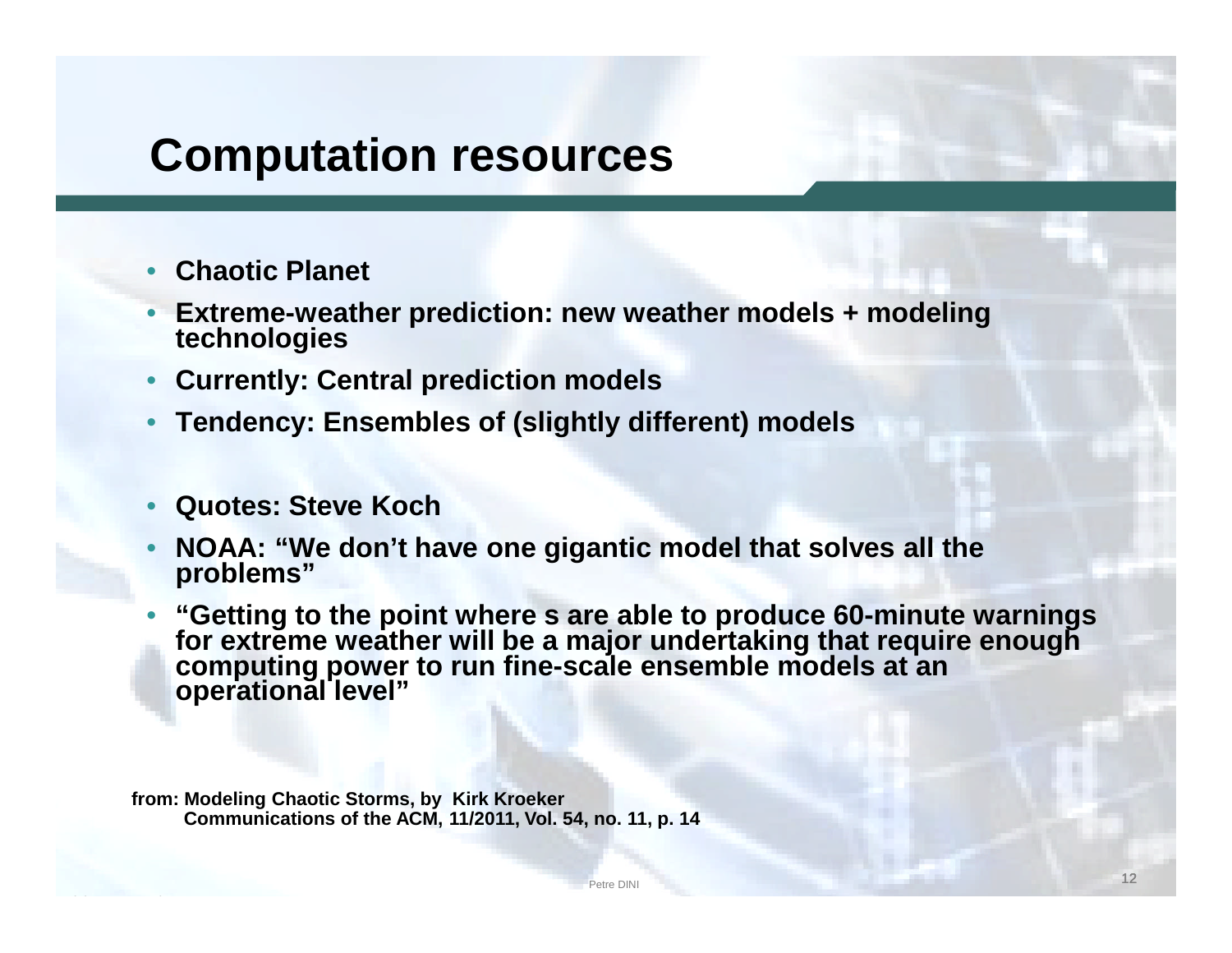### **Trends**

- **Data analytics**
- **Computational journalism**
	- **Social networks**
		- **Deep Web**
- **Distributed Artificial Intelligence**
	- **Brain-computer interfaces**
	- **Natural-search interfaces**
		- **Organic displays**
- **Anonymity versus cyber-threats**

• **….**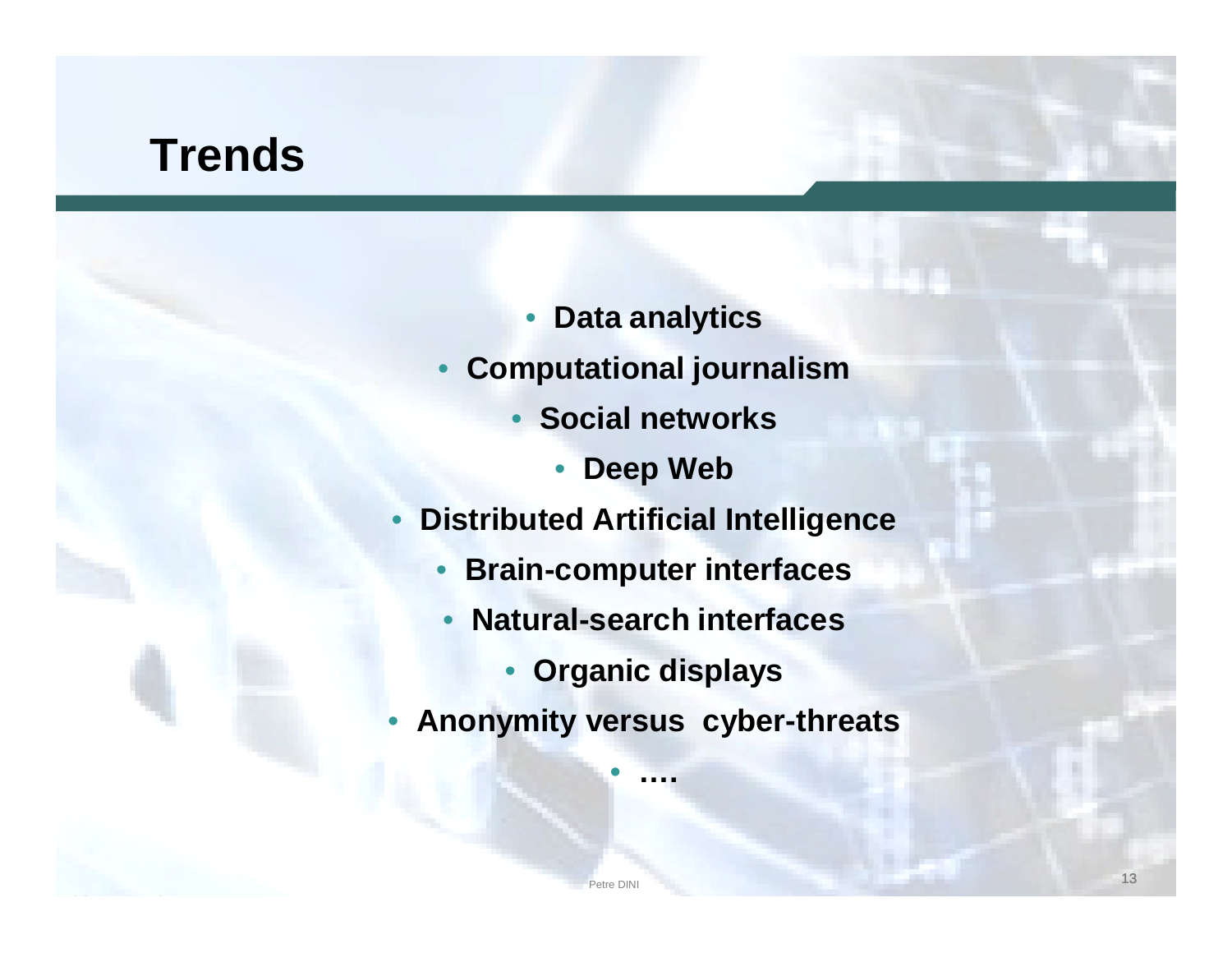## **Technology Lifecycles**

- **FSM, FA TL TLA, Process Algebra**
- **Reactive/proactive/adaptive/predictive/bio-…**
- **Social/semantic/analytics**
- **WiFi/Mesh/P2P/LTE**
- **Agents/OO/aspects/scenario**
- **Performance/energy/unpredictability**

**Technology tendencies**

Petre DINI NATIONAL PROPERTY AND RELEASED FOR THE CONTRACT OF THE CONTRACT OF THE CONTRACT OF THE CONTRACT OF THE CONTRACT OF THE CONTRACT OF THE CONTRACT OF THE CONTRACT OF THE CONTRACT OF THE CONTRACT OF THE CONTRACT OF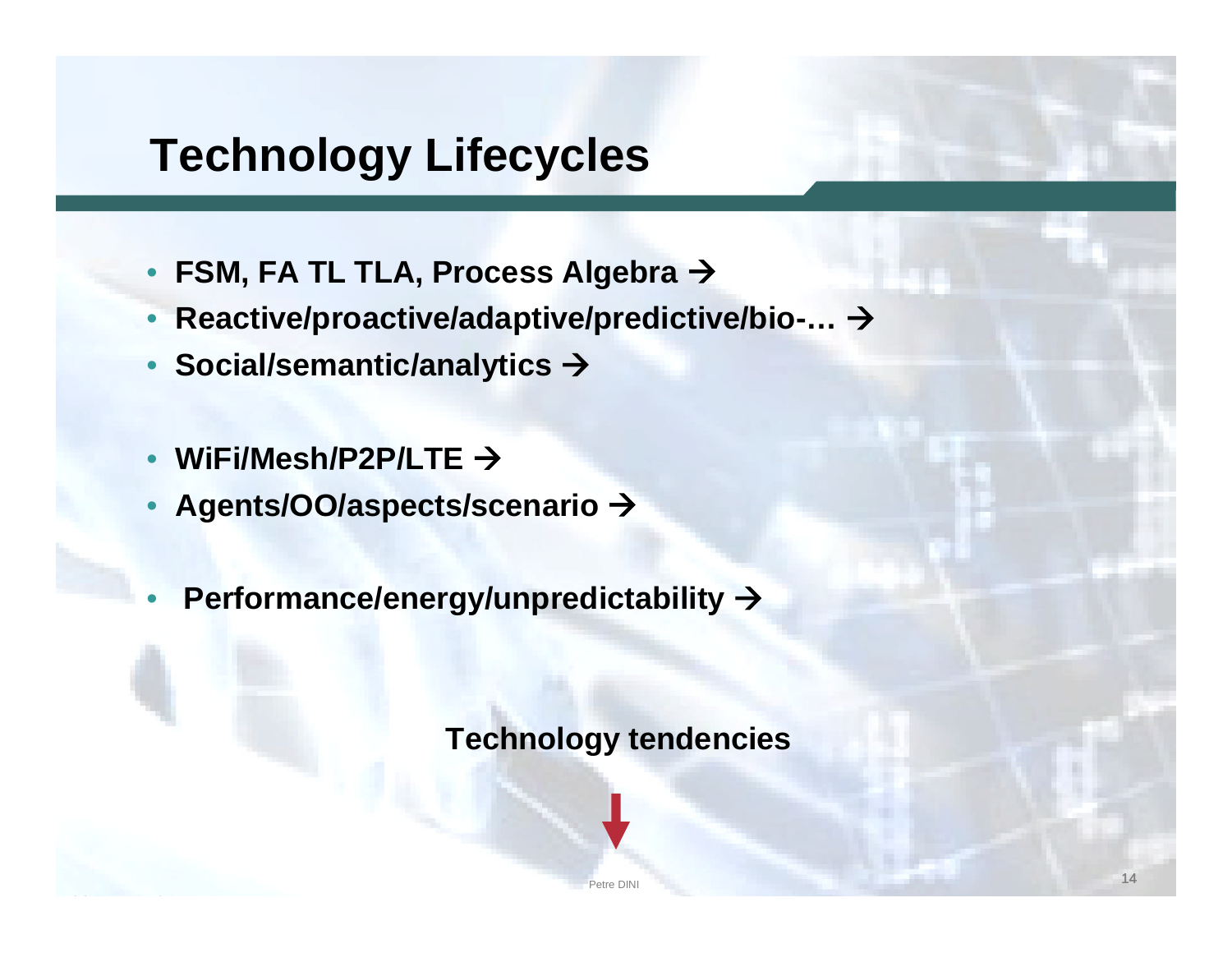## **Evolution of Network/System Manageability**



#### **Network Scale, Complexity, Availability**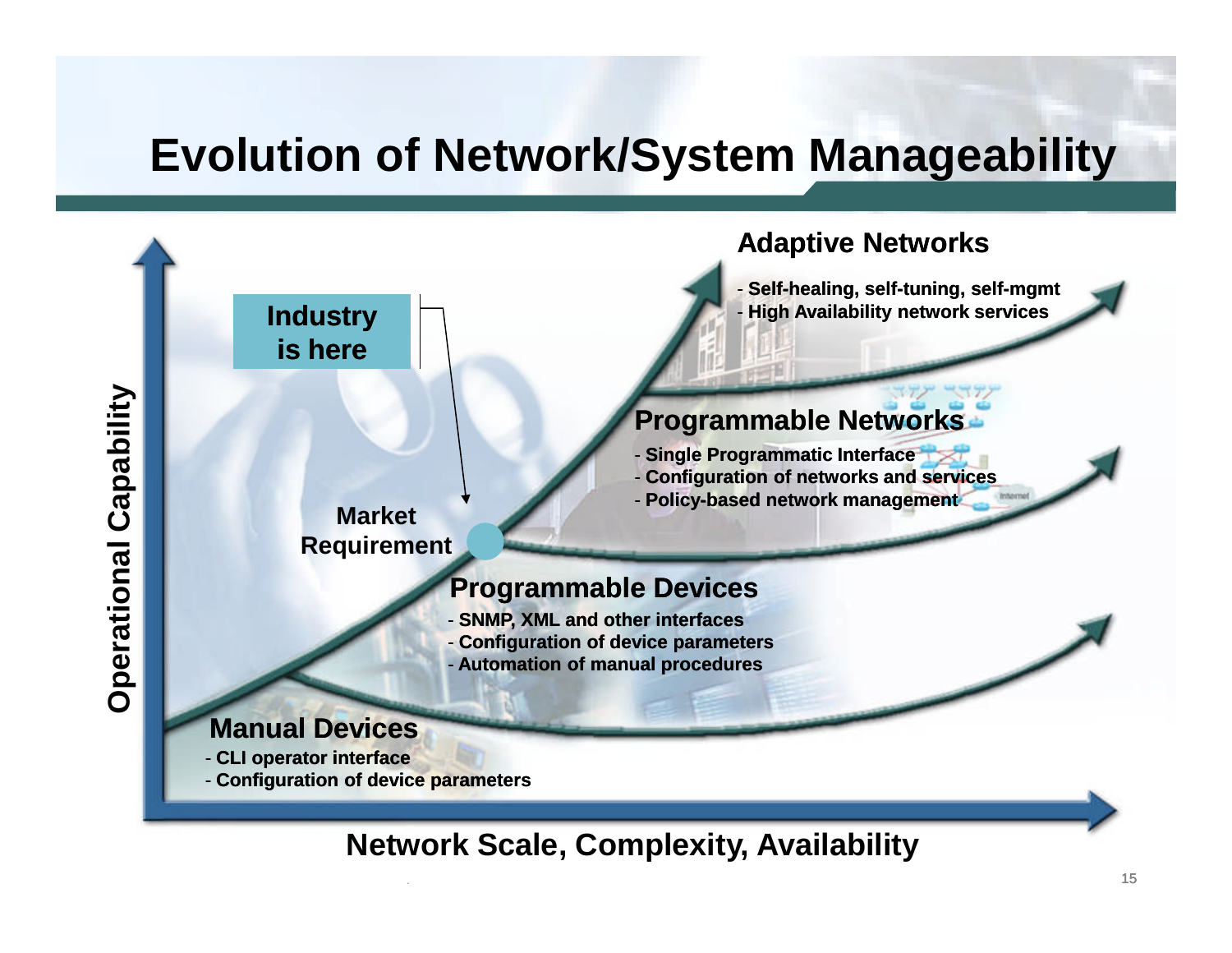## **Evolution of System Intelligence**



**Network Scale, Complexity**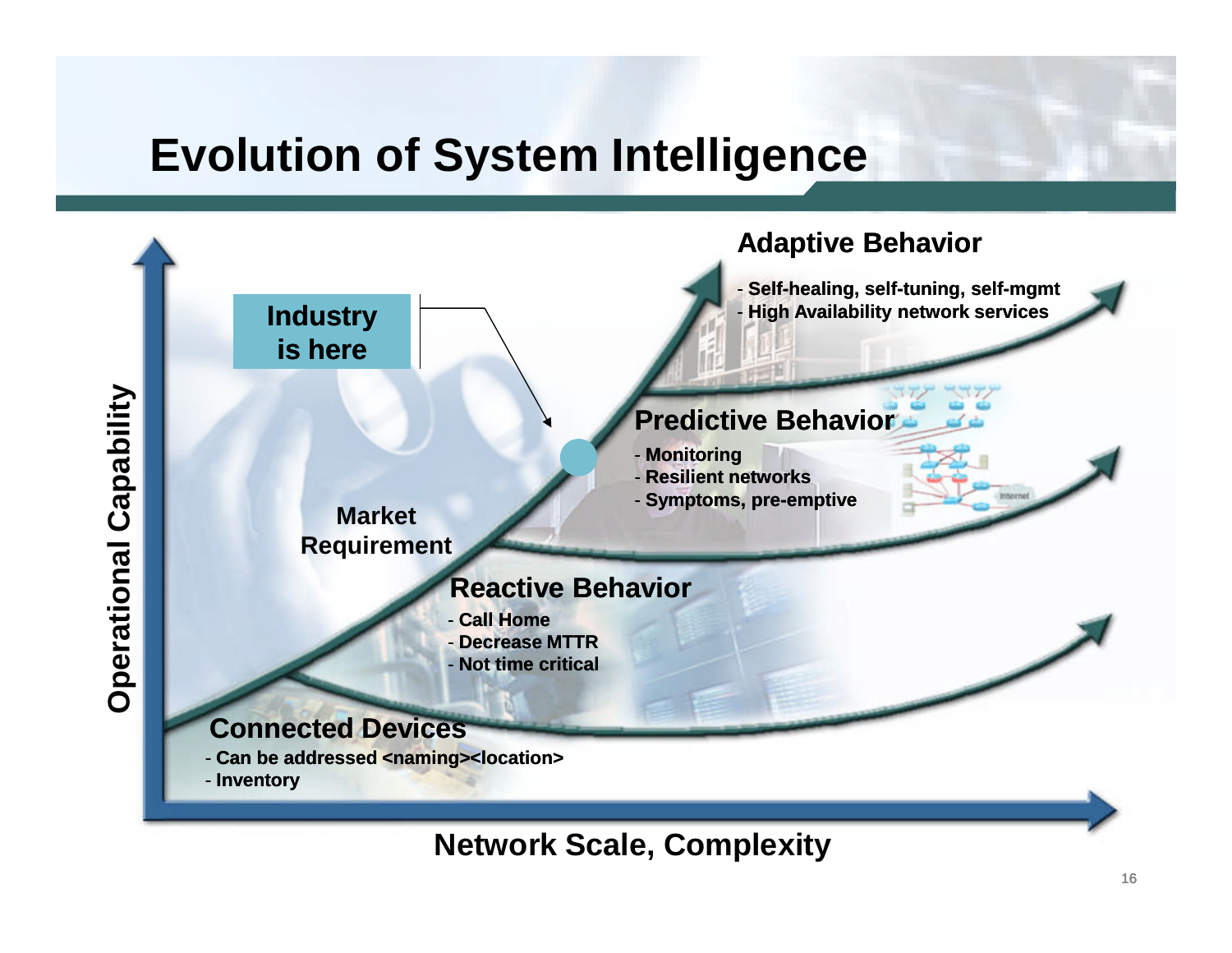# **Gartner Hype Curve 2010/2011**

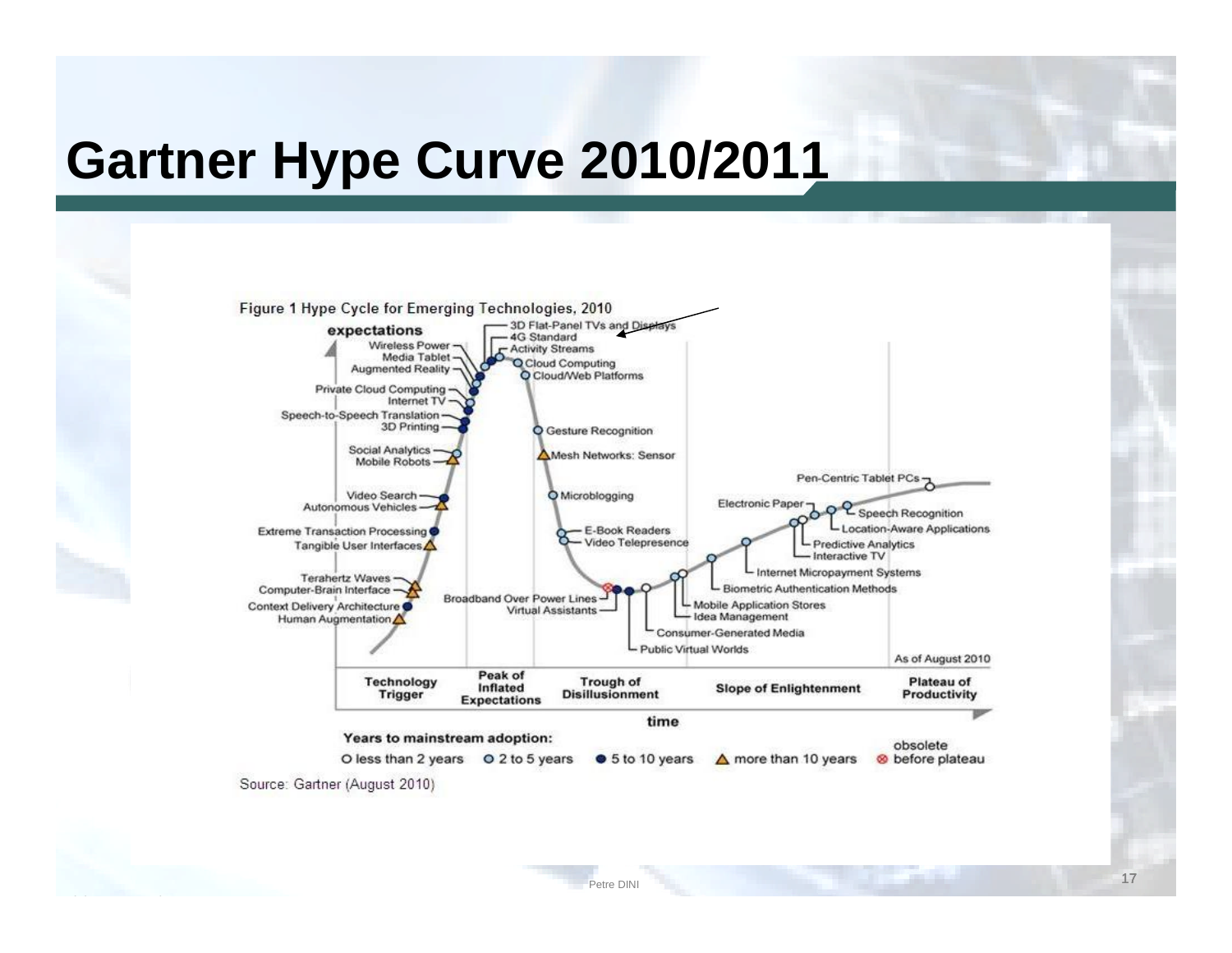### **Yet to come: Grocery Club Cards as PIs**

#### • **Public health**

**Food-borne illness outbreaks**

**1987: epidemiologists / scam food purchase for culprits in food illness episodes Customer food history**  $\rightarrow$  **privacy** 

- **Case#1 [2011]**
- **Salmonella; 5 Eastern states, 42 people, hospitalization**
- **Shopping at Wegmans supermarket: Buying bulk Turkish pine nuts**
- **Case#2 [2010]**
- **E.coli O157:H7, 33 people, 33 people, 15 hospitalizations**
- **Shoping: raw milk Gouda cheese, produced by Bravo farms, Traver/California, usign Cotsco purchasing data**
- **Case #3 [2009]**
- **Salmonella: Montevideo, sicked 272 persons, 44 states,**
- **Shopping: Cotsco: salami from Daniele Inc. ! Not sausages, but the black and red peeper they were coated with the bacteria**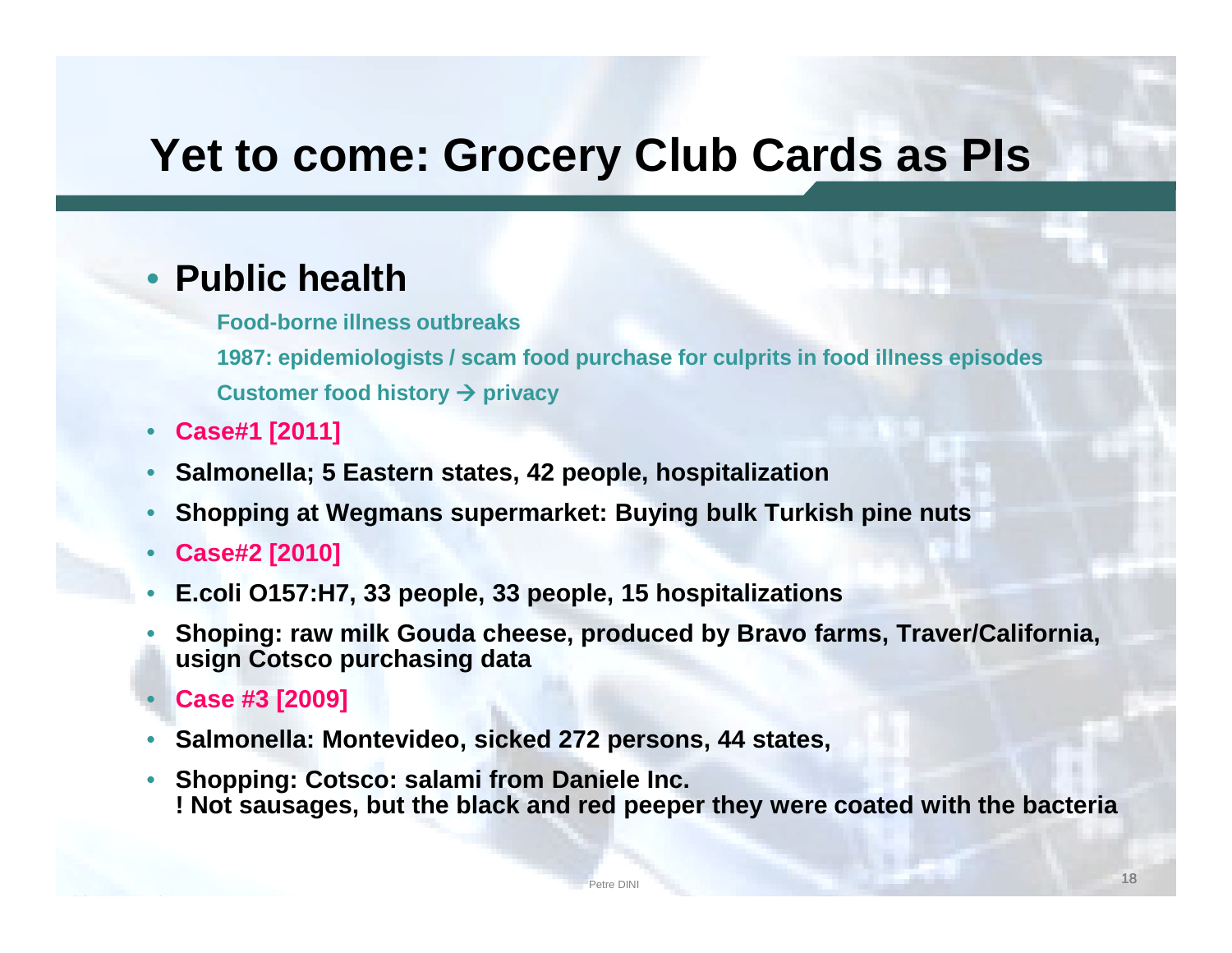### **Challenge for you / invitation for project proposals**

#### • **Project #1**

• **Napkins notes: semantically inserted in a knowledge database**

#### • **Project #2**

- **Instant alerts: phone number/URL + intelligent clothes + alerts + online healthcare/medicine order/**
- *? Multi-state systems (cross-country interoperability)*
- *? Multi patient record formats (privacy, too!)*
- *? Legal barriers (much more complicated as thought!)*
- **petre@iaria.org**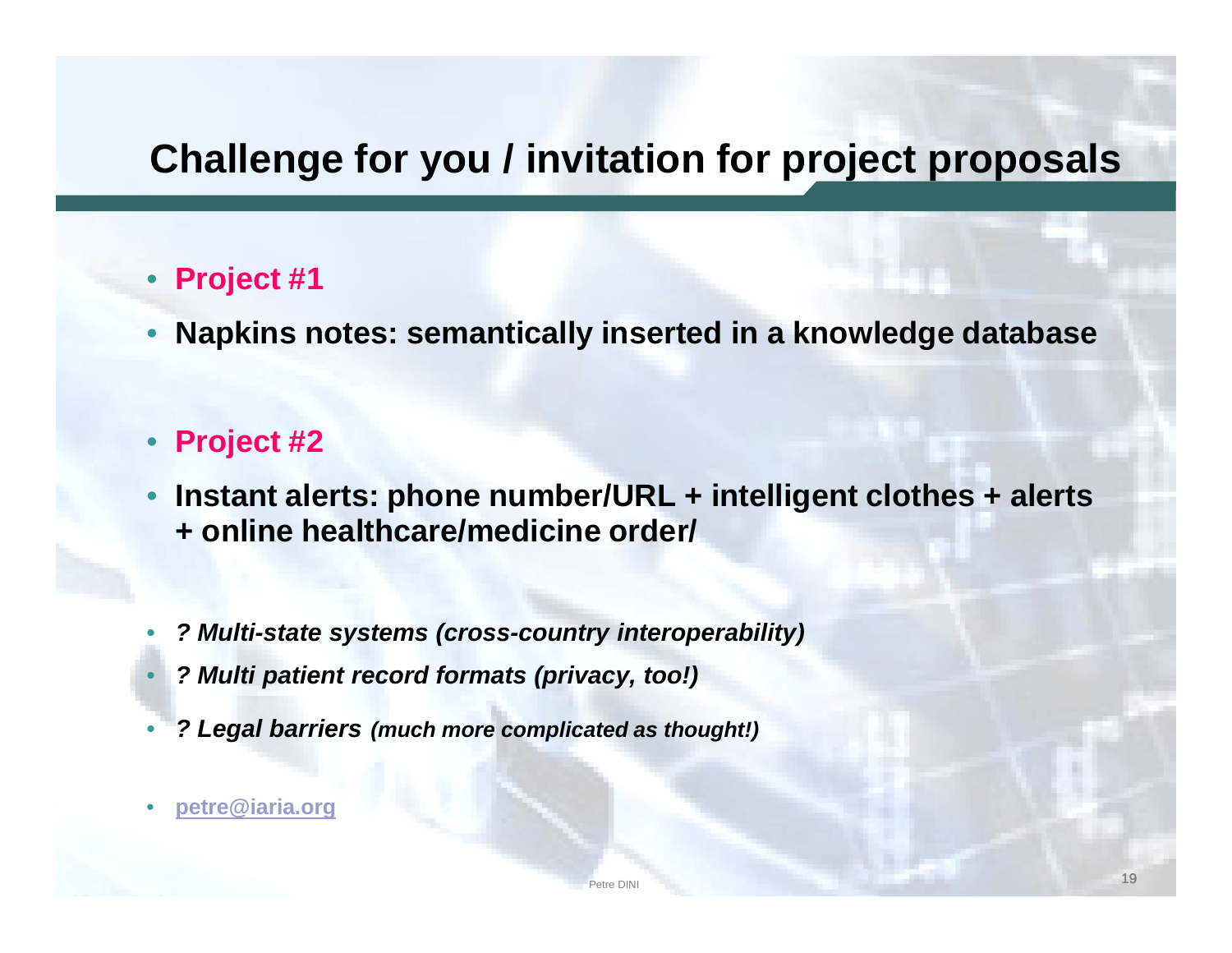### **Open discussion**

• **Stage is open!**

#### • **Thousands of Robots for Advertising teams**